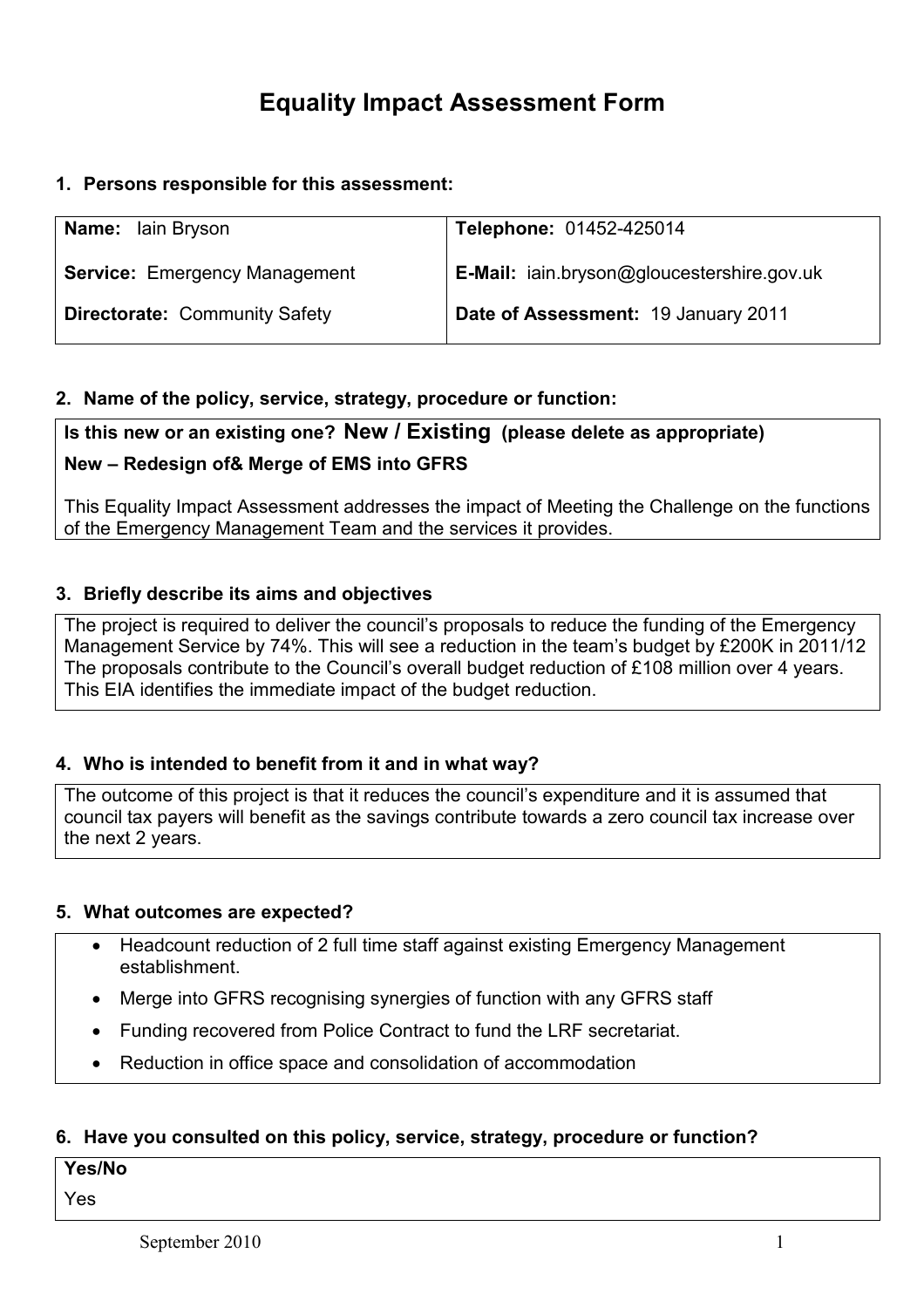## Details of consultation and outcome

I have consulted with the Deputy Chief Fire Officer who recognises that the current savings proposals for EMS would result in the service being unable to meet its statutory requirements. The DCFO will be asking for a reduction in savings at the full Council budget meeting in February 2011 to be considered, but if this is unsuccessful then GFRS will make up the deficit and provide additional support to ensure that the existing robust emergency planning arrangements will be maintained.

I have also consulted with EMS staff. Although headcount reduction will be achieved through natural wastage, there will be a further review of the team structure when it has been integrated into GFRS which could result in further headcount reductions. All remaining staff have been advised of this.

We have service agreements with our District Councils to provide emergency planning support and they have all been consulted on the proposed new agreements. They are satisfied that the proposed changes will not affected the existing service agreement arrangements.

Our other multi-agency emergency response partners and voluntary agencies have also been consulted on the proposed new arrangements and are satisfied that these changes will not have a major impact on current multi-agency response arrangements.

## 7. What evidence has been used for this assessment: eg Research, previous consultations, MAIDEN?

Consultation with all our multi-agency response partners

## 8. Could a particular group be affected differently in either a negative or positive way?

Please evidence that you have used the Consultation toolkit and planning template http://staffnet/index.cfm?articleid=5203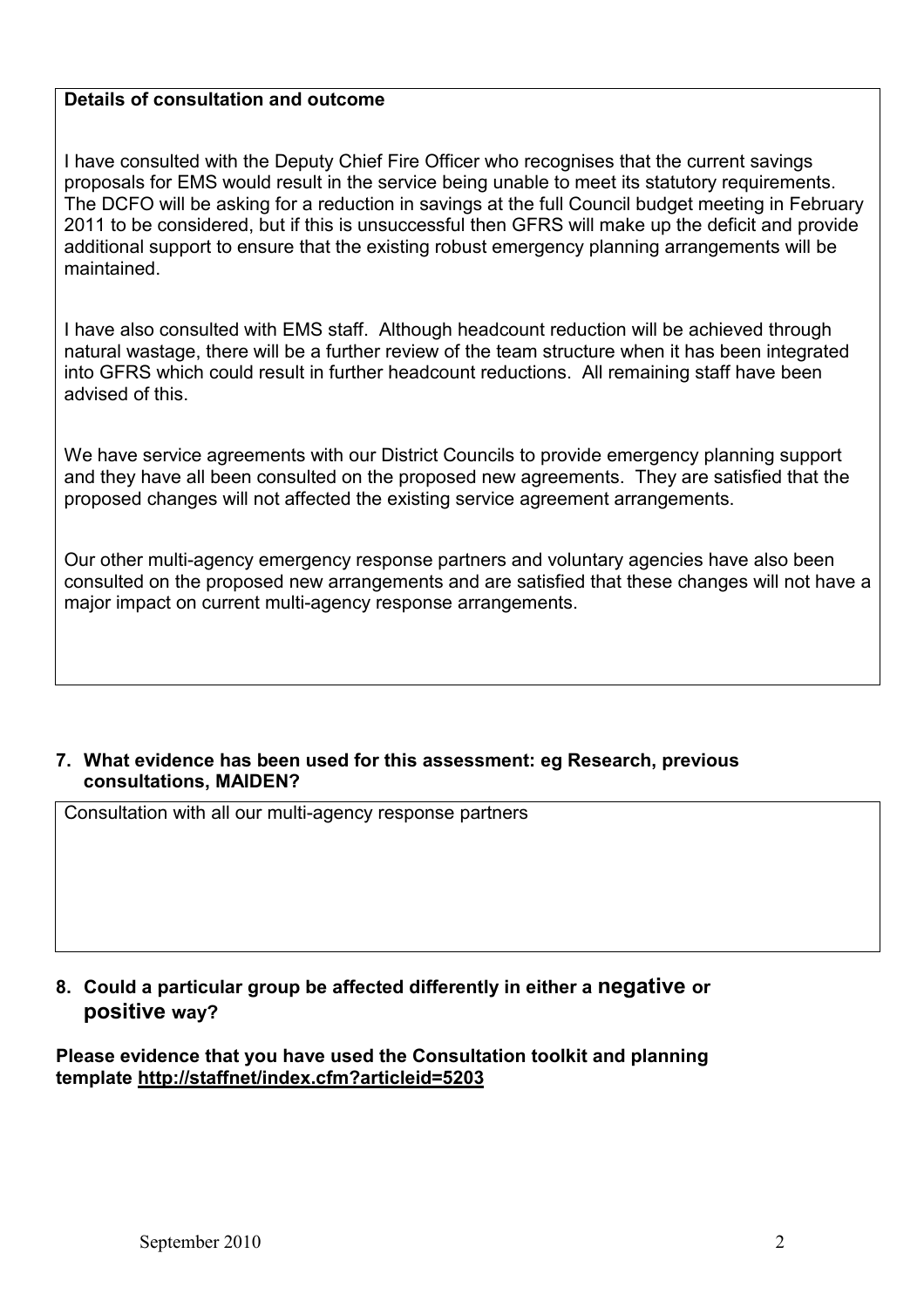|                                                                                                             | <b>Negative</b>                                                                                                                                                                                                                                                                                                                                                                                                                                                                                                                | <b>Positive</b> | <b>Neutral</b> | <b>Evidence</b>                                                                                                                                                                                |  |  |
|-------------------------------------------------------------------------------------------------------------|--------------------------------------------------------------------------------------------------------------------------------------------------------------------------------------------------------------------------------------------------------------------------------------------------------------------------------------------------------------------------------------------------------------------------------------------------------------------------------------------------------------------------------|-----------------|----------------|------------------------------------------------------------------------------------------------------------------------------------------------------------------------------------------------|--|--|
| Age                                                                                                         |                                                                                                                                                                                                                                                                                                                                                                                                                                                                                                                                |                 | $\sqrt{}$      | Our current emergency planning arrangements cater<br>for all groups and the proposed changes will have no<br>impact on any of these groups.                                                    |  |  |
| <b>Disability</b>                                                                                           |                                                                                                                                                                                                                                                                                                                                                                                                                                                                                                                                |                 | V              | "                                                                                                                                                                                              |  |  |
| Gender                                                                                                      |                                                                                                                                                                                                                                                                                                                                                                                                                                                                                                                                |                 | V              | "                                                                                                                                                                                              |  |  |
| <b>Race including</b><br><b>Gypsy &amp; Traveller</b>                                                       |                                                                                                                                                                                                                                                                                                                                                                                                                                                                                                                                |                 | V              | "                                                                                                                                                                                              |  |  |
| <b>Religion or Belief</b>                                                                                   |                                                                                                                                                                                                                                                                                                                                                                                                                                                                                                                                |                 | V              | "                                                                                                                                                                                              |  |  |
| <b>Sexual Orientation</b>                                                                                   |                                                                                                                                                                                                                                                                                                                                                                                                                                                                                                                                |                 | V              | "                                                                                                                                                                                              |  |  |
| <b>Transgender</b>                                                                                          |                                                                                                                                                                                                                                                                                                                                                                                                                                                                                                                                |                 | V              | "                                                                                                                                                                                              |  |  |
| Other groups: eg<br>Rural Isolation,<br>Long term<br>unemployed,<br>Deprivation<br><b>Health Inequality</b> |                                                                                                                                                                                                                                                                                                                                                                                                                                                                                                                                |                 | V              | "                                                                                                                                                                                              |  |  |
| Community<br><b>Cohesion</b><br><b>Community</b><br><b>Cohesion (Contd)</b>                                 | Describe how the proposed<br>activity, policy, strategy,<br>service, procedure or function<br>will contribute to Community<br>Cohesion.<br>You will need to consider;<br>Is there equality between<br>those who will and won't<br>benefit from the proposal?<br>Are there strong relationships<br>between groups and<br>communities in the area<br>affected and will the proposed<br>action promote positive<br>relationships?<br>Does the proposal bring<br>groups / communities into<br>increased contact with each<br>other |                 |                | The proposed changes will not affect the<br>work being carried out by EMS staff within<br>the local community to develop Community<br>Resilience Plans and improve resilience<br>arrangements. |  |  |

9. If you have identified a negative impact in question 8, what actions have you undertaken or do you plan to undertake to lessen or negate this impact?

Please indicate whether these actions will be carried forward into level 2 or level 3 business plans.